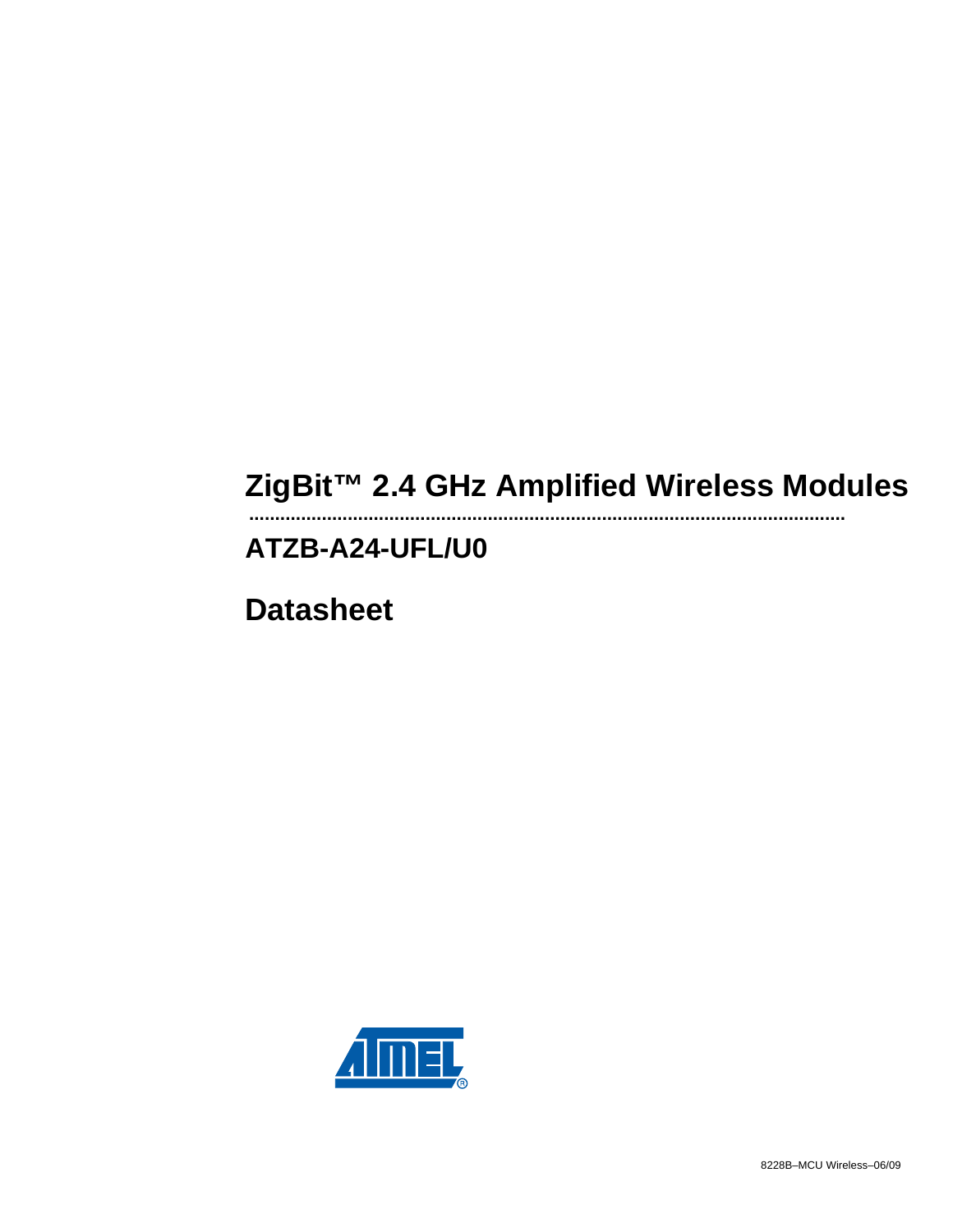

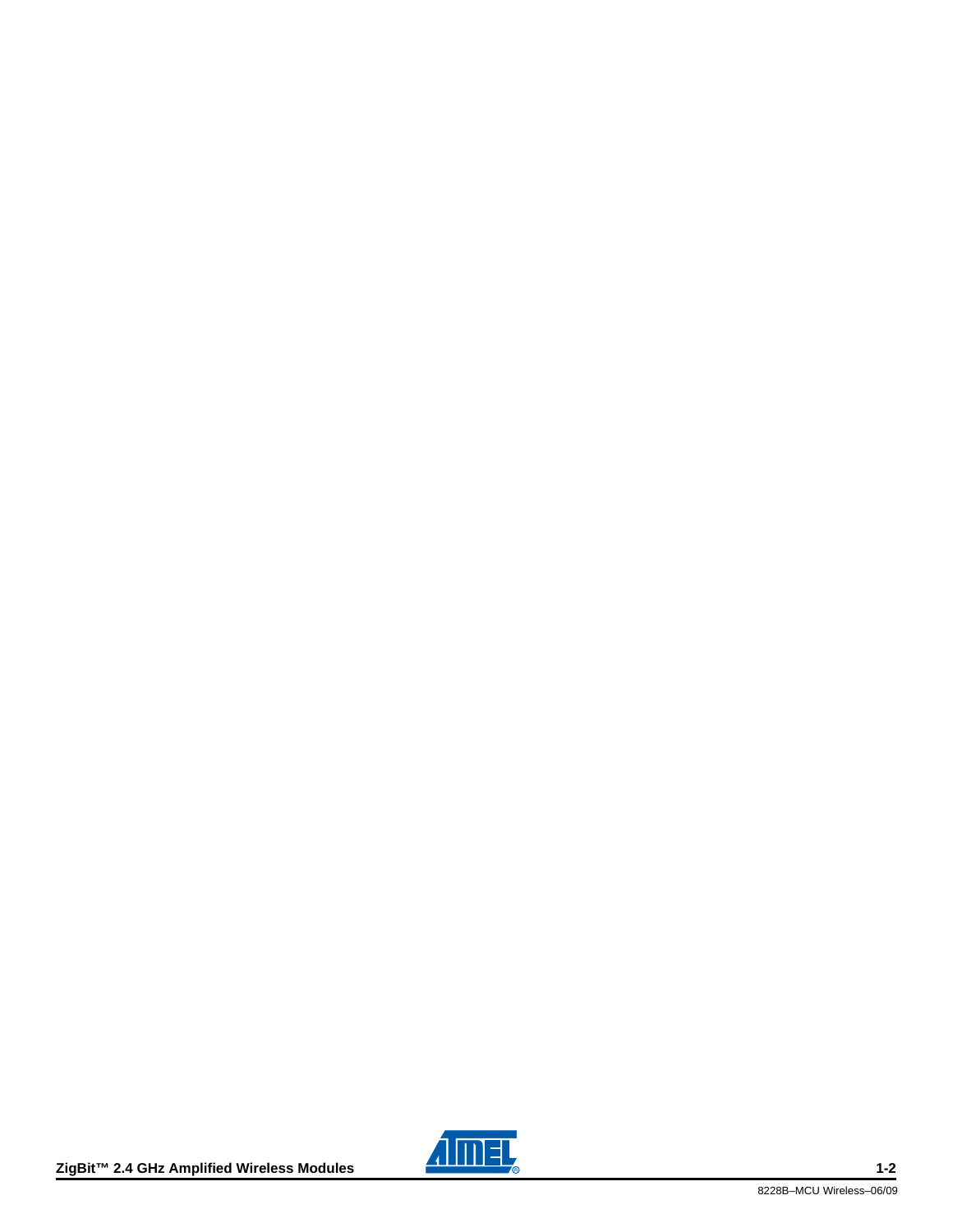

### **Table of Contents**

| <b>Section 1</b> |
|------------------|
|------------------|

### **Section 2**

### **Section 3**

| 3.1 |       |  |
|-----|-------|--|
|     | 3.1.1 |  |
|     |       |  |
|     | 3.1.3 |  |
|     | 3.1.4 |  |
|     |       |  |
| 3.2 |       |  |
| 3.3 |       |  |
| 3.4 |       |  |
| 3.5 |       |  |
| 3.6 |       |  |

## Section 4

| 4.1 |  |  |  |  |
|-----|--|--|--|--|
|-----|--|--|--|--|

 $\mathbf{i}$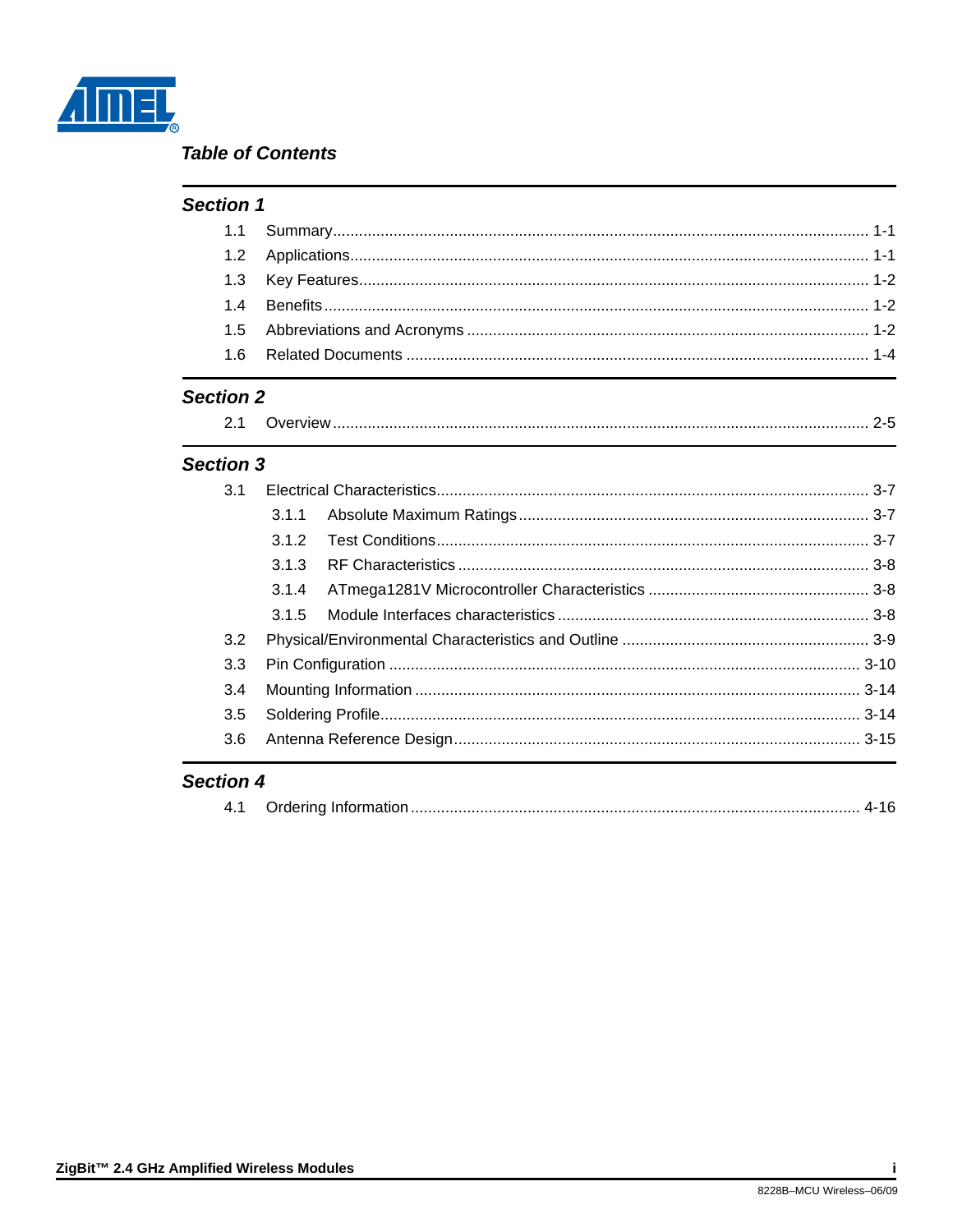<span id="page-3-0"></span>

# **Introduction**

#### <span id="page-3-1"></span>**1.1 Summary**

ZigBit™ Amp is an ultra-compact, extended range, low-power, high-sensitivity 2.4GHz IEEE 802.15.4/ZigBee® OEM module from Atmel. Based on the innovative Atmel's mixed-signal hardware platform, this module is enhanced by an output power amplifier and an input low-noise amplifier, and is designed for wireless sensing, monitoring & control and data acquisition applications. ZigBit Amp modules eliminate the need for costly and time-consuming RF development, and shortens time to market for wireless applications with extended range requirements.

Two different versions of ZigBit 2.4 GHz Amplified modules are available: ATZB-A24-UFL with built-in U.FL antenna connector and the ATZB-A24-U0 with unbalanced RF output. These modules are an addition to the ZigBit family represented by ATZB-24-A2 and ATZB-24-B0. In addition Atmel offer the ZigBit 900 MHz Wireless Module ATZB-900-B0 [2].

### <span id="page-3-2"></span>**1.2 Applications**

ZigBit module is compatible with robust IEEE 802.15.4/ZigBee stack that supports a self-healing, selforganizing mesh network, while optimizing network traffic and minimizing power consumption. Atmel offers two stack configurations: BitCloud and SerialNet. BitCloud is a ZigBee PRO certified software development platform supporting reliable, scalable, and secure wireless applications running on Atmel's ZigBit modules. SerialNet allows programming of the module via serial AT-command interface.

The applications include, but are not limited to:

- **Building automation & monitoring**
	- **Lighting controls**
	- **Wireless smoke and CO detectors**
	- **Structural integrity monitoring**
- **HVAC monitoring & control**
- **Inventory management**
- **Environmental monitoring**
- **Security**
- **Water metering**
- **Industrial monitoring**
	- **Machinery condition and performance monitoring**
	- **Monitoring of plant system parameters such as temperature, pressure, flow, tank level, humidity, vibration, etc.**
- **Automated meter reading (AMR)**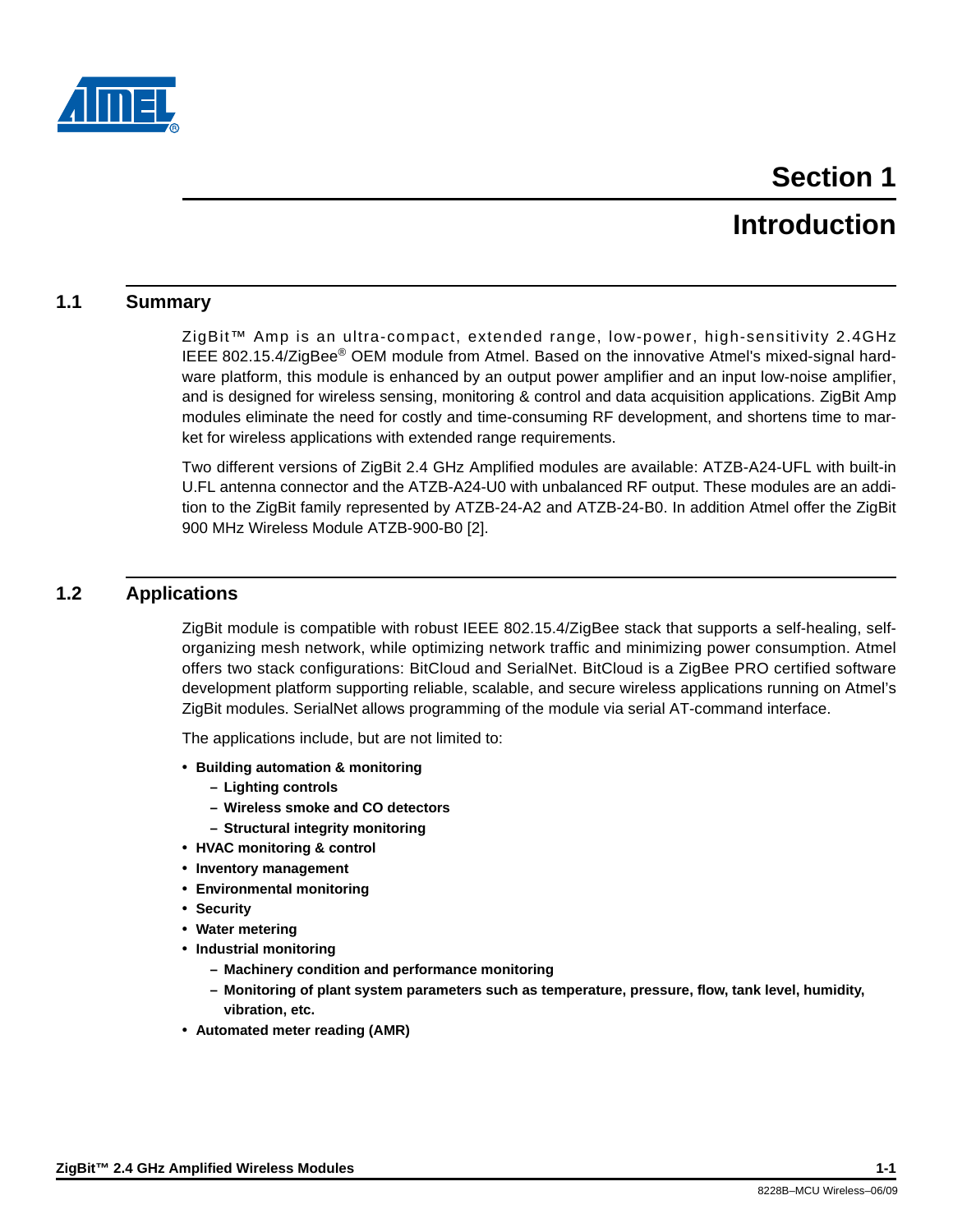### <span id="page-4-0"></span>**1.3 Key Features**

- **Ultra compact size (38.0 x 13.5 x 2.0 mm)**
- **High RX sensitivity (-104 dBm)**
- **Outperforming link budget (up to 124 dB)**
- **Up to +20 dBm output power**
- **Very low power consumption:**
	- **< 6 µA in Sleep mode,**
	- **23 mA in RX mode,**
	- **50 mA in TX mode**
- **Ample memory resources (128K bytes of flash memory, 8K bytes RAM, 4K bytes EEPROM)**
- **Wide range of interfaces (both analog and digital):**
	- **9 spare GPIO, 2 spare IRQ lines**
	- **4 ADC lines + 1 line for supply voltage control (up to 9 lines with JTAG disabled)**
	- **UART with CTS/RTS control**
	- **USART**
	- **I2C**
	- **SPI**
	- **1-Wire**
	- **Up to 30 lines configurable as GPIO**
- **Capability to use MAC address written into EEPROM**
- **IEEE 802.15.4 compliant transceiver**
- **2.4 GHz ISM band**
- **BitCloud embedded software, including serial bootloader and AT command set**

#### <span id="page-4-1"></span>**1.4 Benefits**

- **Extended range through additional PA and LNA**
- **Ultra low power consumption combined with unprecedented range**
- **Rapid design-in with built-in U.FL connector (ATZB-A24-UFL)**
- **Flexibility in using a different external antenna for every application**
- **Small physical footprint and low profile for optimum fit in even the smallest of devices**
- **Mesh networking capability**
- **Easy-to-use low cost Development Kit**
- **Single source of support for HW and SW**
- **Worldwide license-free operation**

### <span id="page-4-2"></span>**1.5 Abbreviations and Acronyms**

- ADC Analog-to -Digital Converter
- API Application Programming Interface
- DC Direct Current
- DTR Data Terminal Ready
- EEPROM Electrically Erasable Programmable Read-Only Memory
- ESD Electrostatic Discharge

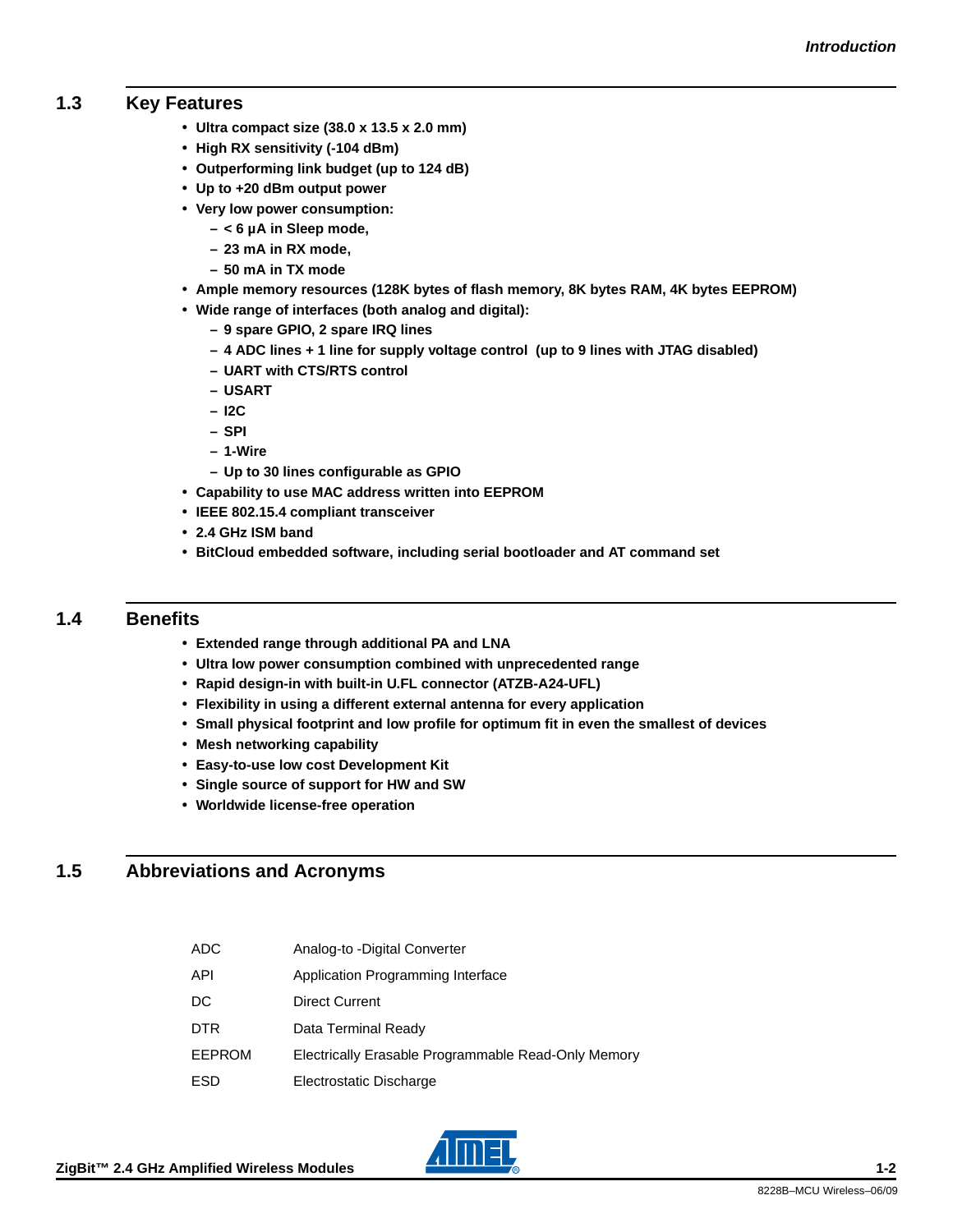| <b>GPIO</b>           | General Purpose Input/Output                                                                              |
|-----------------------|-----------------------------------------------------------------------------------------------------------|
| HAF                   | <b>High Frequency</b>                                                                                     |
| <b>HVAC</b>           | Heating, Ventilating and Air Conditioning                                                                 |
| <b>HW</b>             | Hardware                                                                                                  |
| $I^2C$                | Inter-Integrated Circuit                                                                                  |
| <b>IEEE</b>           | Institute of Electrical and Electrionics Engineers                                                        |
| IRQ                   | Interrupt Request                                                                                         |
| <b>ISM</b>            | Industrial, Scientific and Medical radio band                                                             |
| <b>JTAG</b>           | Digital interface for debugging of embedded device, also known as IEEE 1149.1 standard<br>interface       |
| <b>LNA</b>            | Low Noise Amplifier                                                                                       |
| <b>MAC</b>            | Medium Access Control layer                                                                               |
| <b>MCU</b>            | Microcontroller Unit. In this document it also means the processor, which is the core of ZigBit<br>module |
| <b>NRE</b>            | Network layer                                                                                             |
| <b>OEM</b>            | Non-Recurring Engineering                                                                                 |
| <b>OTA</b>            | Over-The-Air upgrade                                                                                      |
| PA.                   | Power Amplifier                                                                                           |
| PCB                   | <b>Printed Circuit Board</b>                                                                              |
| <b>PER</b>            | Package Error Ratio                                                                                       |
| <b>RAM</b>            | Random Access Memory                                                                                      |
| RF.                   | Radio Frequency                                                                                           |
| RTS/CTS               | Request to Send/ Clear to Send                                                                            |
| RX.                   | Receiver                                                                                                  |
| <b>SMA</b>            | Surface Mount Assembly                                                                                    |
| <b>SPI</b>            | Serial Peripheral Interface                                                                               |
| SW                    | Software                                                                                                  |
| TTM                   | Time To Market                                                                                            |
| ТX                    | Transmitter                                                                                               |
| <b>UART</b>           | Universal Asynchronous Receiver/Transmitter                                                               |
| <b>USART</b>          | Universal Synchronous/Asynchronous Receiver/Transmitter                                                   |
| <b>USB</b>            | <b>Universal Serial Bus</b>                                                                               |
| ZDK                   | ZigBit Development Kit                                                                                    |
| ZigBee,<br>ZigBee PRO | Wireless networking standards targeted at low-power applications                                          |
| 802.15.4              | The IEEE 802.15.4-2003 standard applicable to low-rate wireless Personal Area Network                     |

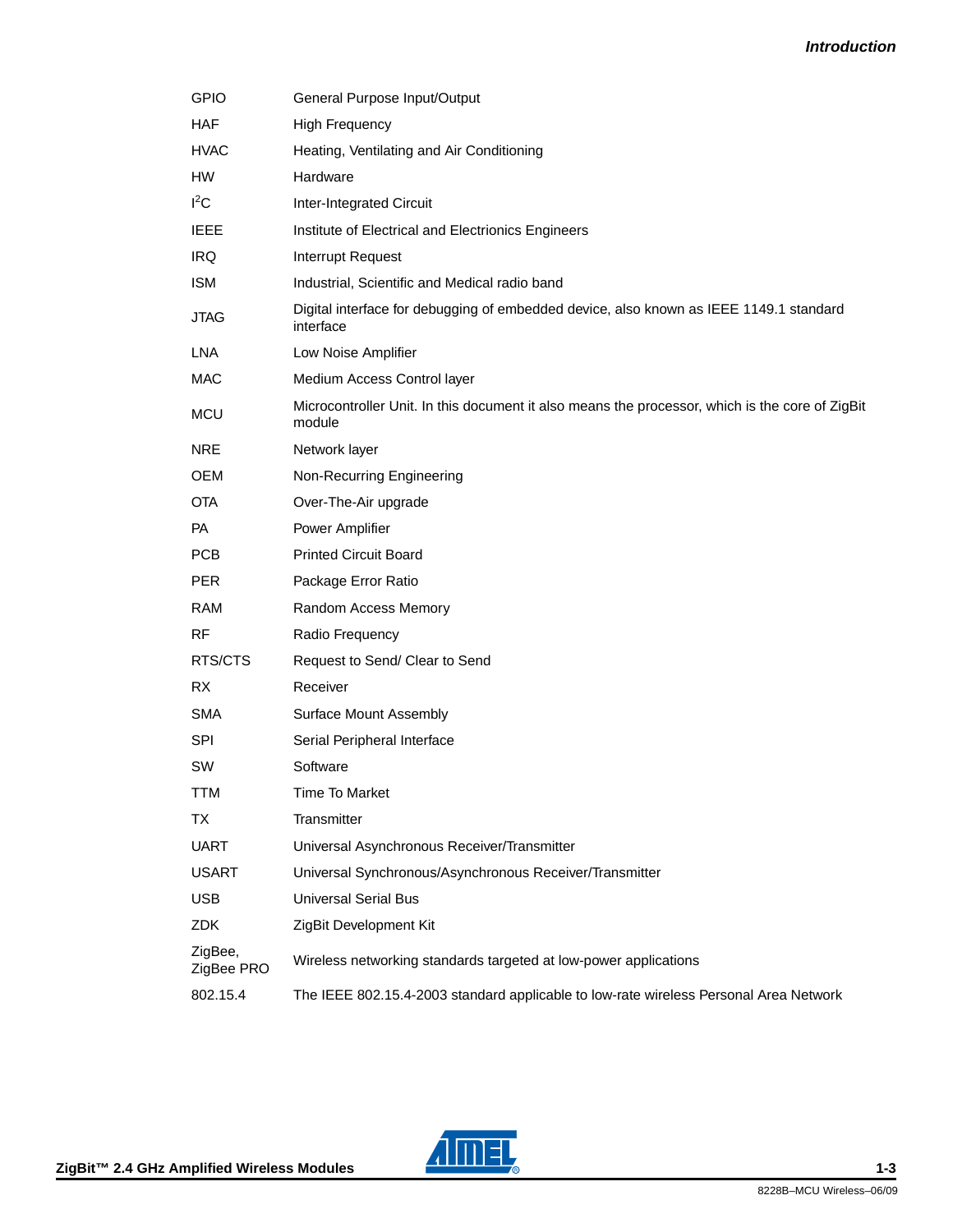### <span id="page-6-0"></span>**1.6 Related Documents**

[1] ZigBit™ 2.4 GHz Wireless Modules ATZB-24-B0/A2. Product datasheet. Atmel's doc8226.pdf

[2]. ZigBit™ 700/800/900 MHz Wireless Modules ATZB-900-B. Product datasheet. Atmel's doc8227.pdf

[3] ZigBit™ Development Kit. User's Guide. MeshNetics Doc. S-ZDK-451~01

[4] Atmel 8-bit AVR Microcontroller with 64K/128K/256K Bytes In-System Programmable Flash. 2549F AVR 04/06

[5] Atmel Low-Power Transceiver for ZigBee Applications. AT86RF230 datasheet. doc5131.pdf

[6] Ultra Small Surface Mount Coaxial Connectors - Low Profile 1.9mm or 2.4mm Mated Height. http://www.hirose.co.jp/cataloge\_hp/e32119372.pdf

[7] ZigBit™ Amp Development Kit. User's Guide. MeshNetics Doc. S-ZDK-451~02

[8] IEEE Std 802.15.4-2003 IEEE Standard for Information technology - Part 15.4 Wireless Medium Access Control (MAC) and Physical Layer (PHY) Specifications for Low-Rate Wireless Personal Area Networks (LR-WPANs)

[9] ZigBee Specification. ZigBee Document 053474r17, October 19, 2007

[10] BitCloud™ IEEE 802.15.4/ZigBee Software. Product User Guide. Atmel's doc8199.pdf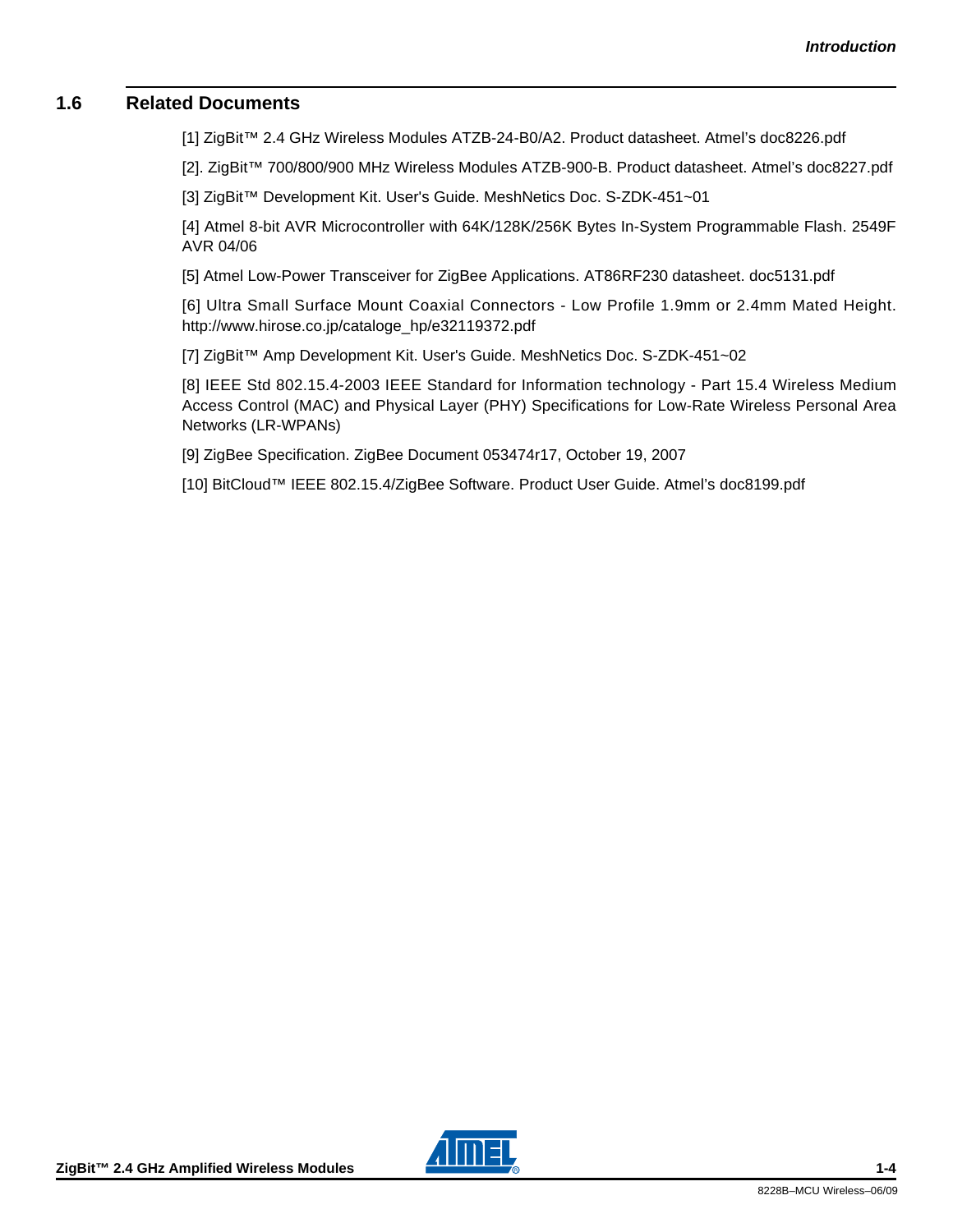<span id="page-7-0"></span>

# **Section 2**

# **Zigbit™ Module Overview**

#### <span id="page-7-1"></span>**2.1 Overview**

ZigBit™ Amp is an extended-range, low-power, high sensitivity IEEE 802.15.4/ZigBee OEM module, which occupies less than a square inch of space. Based on a solid combination of Atmel's latest MCU Wireless hardware platform, power amplifier and low-noise amplifier, the ZigBit Amp offers an unmatched combination of superior radio performance, ultra-low power consumption and exceptional ease of integration.





ZigBit Amp modules contains Atmel's ATmega1281V Microcontroller [4] and AT86RF230 RF Transceiver [5]. The module features 128K bytes flash memory and 8K bytes RAM.

The compact all-in-one-chip integration of output Power Amplifier and input Low-Noise Amplifier, along with RF switches enables digital control of an external RF front-end to dramatically improve ZigBit's range performance on signal transmission and increase its sensitivity. This ensures stable connectivity with larger coverage area without significant increase in module size. The HF U.FL coaxial connector [6] used in the ATZB-A24-UFL module enables the user to choose appropriate external antenna for every type of application.

ZigBit Amp already contains a complete RF/MCU design with all the necessary passive components included. The module can be easily mounted on a simple 2-layer PCB with a minimum of required external connection. Compared to a custom RF/MCUsolution, a module-based solution offers considerable savings in development time and NRE cost per unit during the design, prototyping, and mass production phases of product development.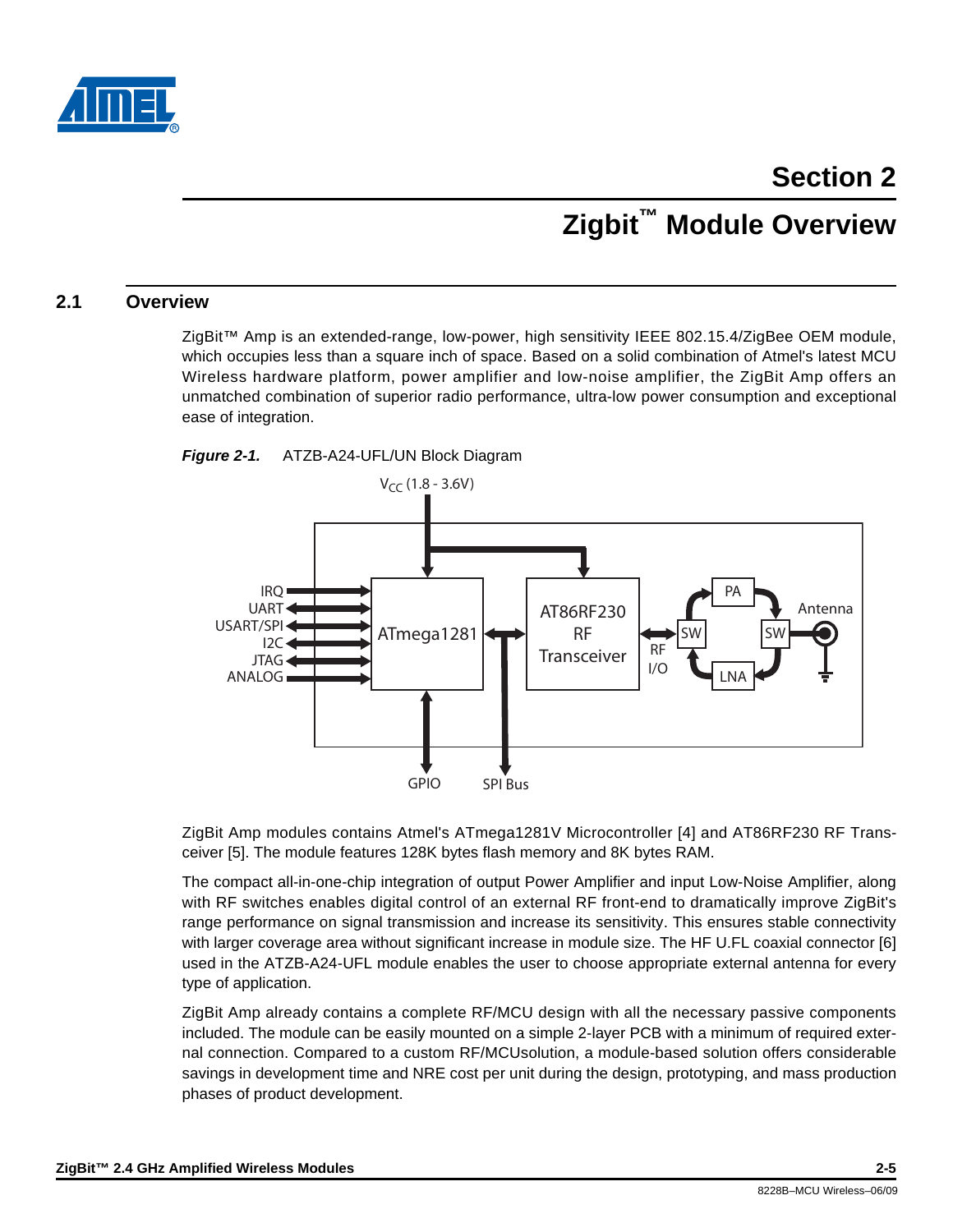To jumpstart evaluation and development, Atmel also offers a complete set of evaluation and development tools. The new ZigBit Amp Development Kit [7] (ATZB-DK-A24) comes with everything you need to create custom applications featuring ZigBit Amp module.

The kit features MeshBean development boards with an easy-to-access extension connector for attaching third party sensors and other peripherals, and a JTAG connector for easy application uploading and debugging.

The kit also includes reference applications to speed up application development, source code for hardware interface layer and reference drivers for the all the module interfaces, intuitive development environment from Atmel, and comprehensive set of application notes and product tutorials.

ZigBit Amp modules comes bundled with BitCloud, a  $2<sup>nd</sup>$  generation embedded software stack from Atmel. BitCloud is fully compliant with ZigBee PRO and ZigBee standards for wireless sensing and control [7], [8], [9], and it provides an augmented set of APIs which, while maintaining 100% compliance with the standard, offer extended functionality designed with developer's convenience and ease-of-use in mind.

Depending on end-user design requirements, ZigBit Amp can operate as a self-contained sensor node, where it would function as a single MCU, or it can be paired with a host processor driving the module over a serial interface. In the former case, a user application may be used with the BitCloud software allowing customization of embedded applications through BitCloud's C API.

In the latter case, the host processor controls data transmission and manages module peripherals via an extensive set of SerialNet AT commands. Thus, no firmware customization is required for a successful module design-in. Additionally, third-party sensors can be connected directly to the module, thus expanding the existing set of peripheral interfaces.

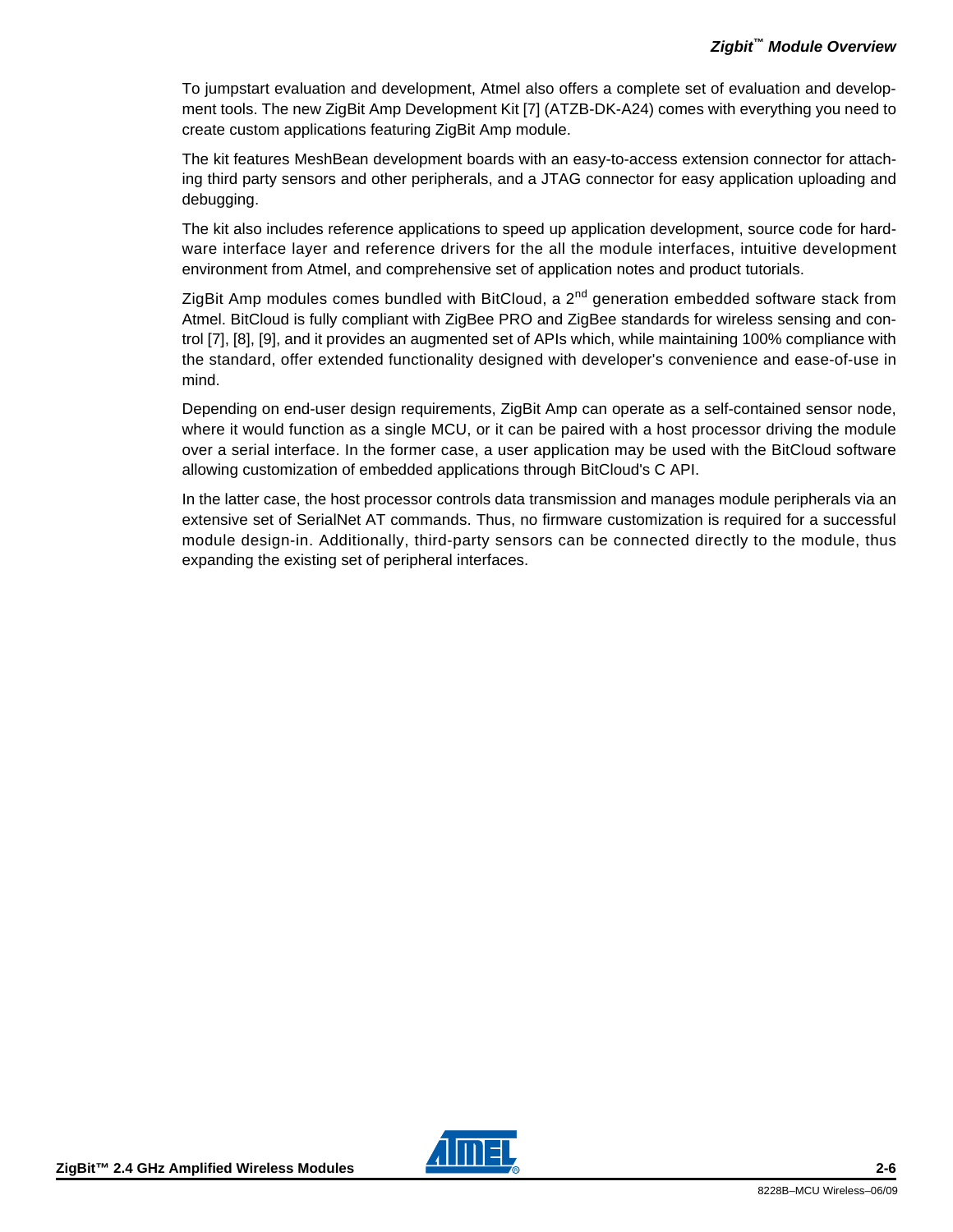<span id="page-9-0"></span>

# **Section 3**

# **Specifications**

#### <span id="page-9-1"></span>**3.1 Electrical Characteristics**

#### <span id="page-9-2"></span>**3.1.1 Absolute Maximum Ratings**

#### **Table 3-1.** Absolute Maximum Ratings<sup>(1)[\(2\)](#page-9-6)</sup>

| <b>Parameters</b>                                       | Min     | Max          |
|---------------------------------------------------------|---------|--------------|
| Voltage on any pin, except RESET with respect to Ground | $-0.5V$ | $VCC + 0.5V$ |
| DC Current per I/O Pin                                  |         | 40 mA        |
| DC Current DVCC and DGND pins                           |         | 300 mA       |
| Input RF Level                                          |         | $+5$ dBm     |

<span id="page-9-5"></span>Notes: 1. **Absolute Maximum Ratings** are the values beyond which damage to the device may occur. Under no circumstances must the absolute maximum ratings given in this table be violated. Stresses beyond those listed under "Absolute Maximum Ratings" may cause permanent damage to the device.

> This is a stress rating only. Functional operation of the device at these or other conditions, beyond those indicated in the operational sections of this specification, is not implied. Exposure to absolute maximum rating conditions for extended periods may affect device reliability.

<span id="page-9-6"></span>2. **Attention!** ZigBit AMP is an ESD-sensitive device. Precaution should be taken when handling the device in order to prevent permanent damage.

#### <span id="page-9-3"></span>**3.1.2 Test Conditions**

,

#### **Table 3-2.** Test conditions (unless otherwise stated) F = 2.45 GHz,  $V_{CC}$  = 3V, T<sub>amb</sub> = 25°C

| <b>Parameters</b>                                   | Range                 | Unit |
|-----------------------------------------------------|-----------------------|------|
| Supply Voltage, V <sub>CC</sub>                     | $3.0 \text{ to } 3.6$ |      |
| <b>Current Consumption: RX mode</b>                 | 23                    | mA   |
| Current Consumption: TX mode <sup>(1)</sup>         | 50                    | mA   |
| Current Consumption: Power-save mode <sup>(1)</sup> | < 6                   | uА   |

<span id="page-9-4"></span>Note: 1. The parameters are measured under the following conditions:

a) RMS, BitCloud Software is running at 4 MHz clock rate, DTR line management is turned off

b) All interfaces are set to the default state (see Pin Assignment Table)

c) Output TX power (when measuring consumption in TX mode) is +20dBm

d) JTAG is not connected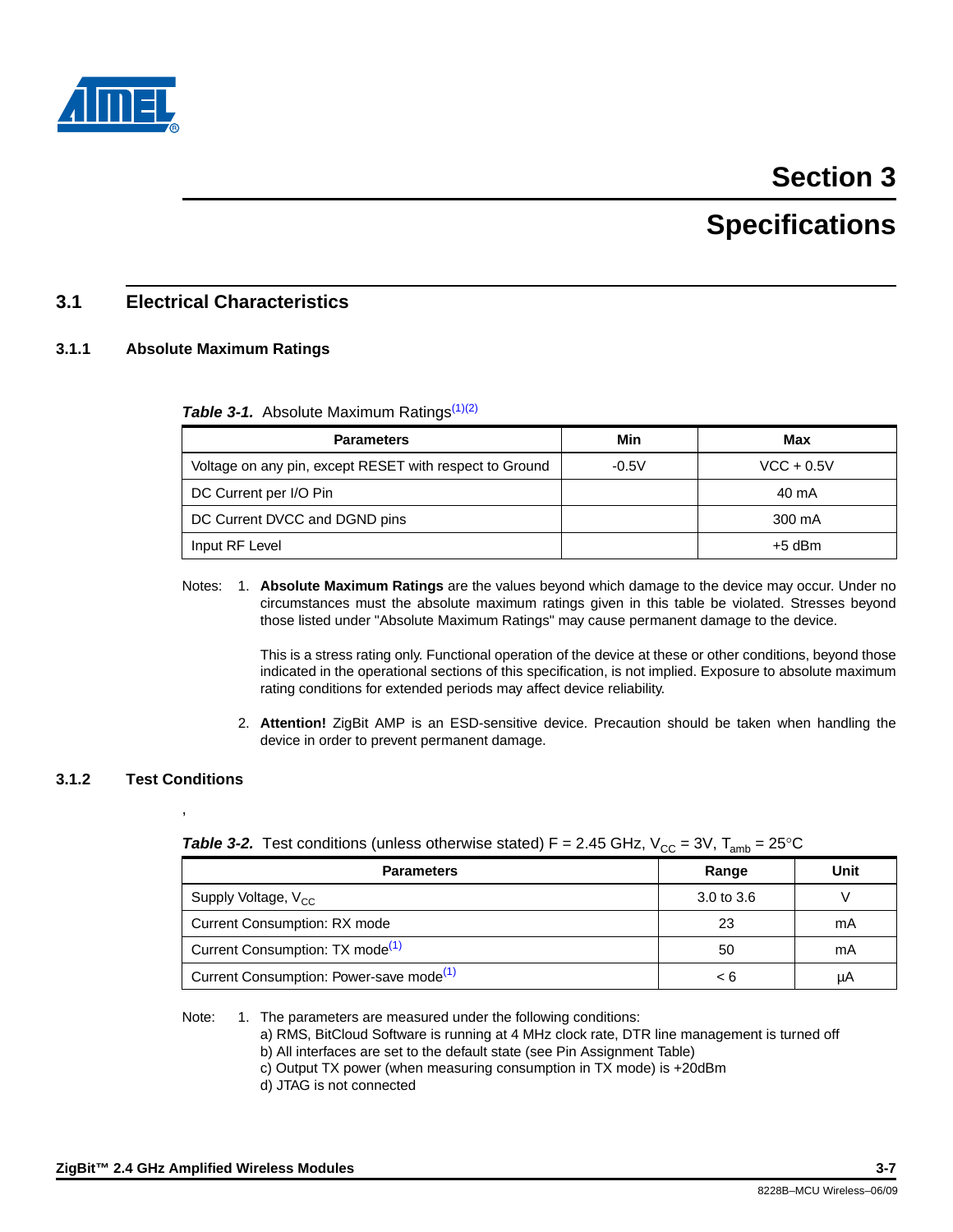Current consumption actually depends on multiple factors, including but not limited to, the board design and materials, BitCloud settings, network activity, EEPROM read/write operations. It also depends on MCU load and/or peripherals used by an application.

#### <span id="page-10-0"></span>**3.1.3 RF Characteristics**

| <b>Parameters</b>                     | Condition                        | Range            | Unit       |
|---------------------------------------|----------------------------------|------------------|------------|
| <b>Frequency Band</b>                 |                                  | 2.4000 to 2.4835 | <b>GHz</b> |
| Numbers of Channels                   |                                  | 16               |            |
| <b>Channel Spacing</b>                |                                  | 5                | <b>MHz</b> |
| <b>Transmitter Output Power</b>       | Adjusted in 16 steps             | $+10$ to $+20$   | dBm        |
| Receiver Sensitivity <sup>(1)</sup>   | $PER = 1%$                       | $-104$           | dBm        |
| On-Air Data Rate                      |                                  | 250              | kbps       |
| TX Output/ RX Input Nominal Impedance | Unbalanced output                | 50               | Ω          |
| Range, outdoors                       | With external 2.2 dBi<br>antenna | Up to 4000       | m          |

<span id="page-10-3"></span>Note: 1. Preliminary data

#### <span id="page-10-1"></span>**3.1.4 ATmega1281V Microcontroller Characteristics**

#### *Table 3-4.* ATmega1281V Characteristics

| <b>Parameters</b>          | <b>Condition</b> | Range | Unit       |
|----------------------------|------------------|-------|------------|
| On-chip Flash Memory size  |                  | 128K  | bytes      |
| On-chip RAM size           |                  | 8K    | bytes      |
| On-chip EEPROM size        |                  | 4K    | bytes      |
| <b>Operation Frequency</b> |                  | 4     | <b>MHz</b> |

#### <span id="page-10-2"></span>**3.1.5 Module Interfaces characteristics**

| <b>Parameters</b>                                               | <b>Condition</b> | Range               | Unit      |
|-----------------------------------------------------------------|------------------|---------------------|-----------|
| <b>UART Maximum Baud Rate</b>                                   |                  | 38.4                | kbps      |
| In single conversion<br>ADC Resolution/ Conversion Time<br>mode |                  | 10/200              | Bits/µs   |
| <b>ADC Input Resistance</b>                                     |                  | >1                  | $M\Omega$ |
| ADC Reference Voltage (VREF)                                    |                  | 1.0 to $V_{CC}$ - 3 |           |
| <b>ADC Input Voltage</b>                                        |                  | $0 - VREF$          |           |

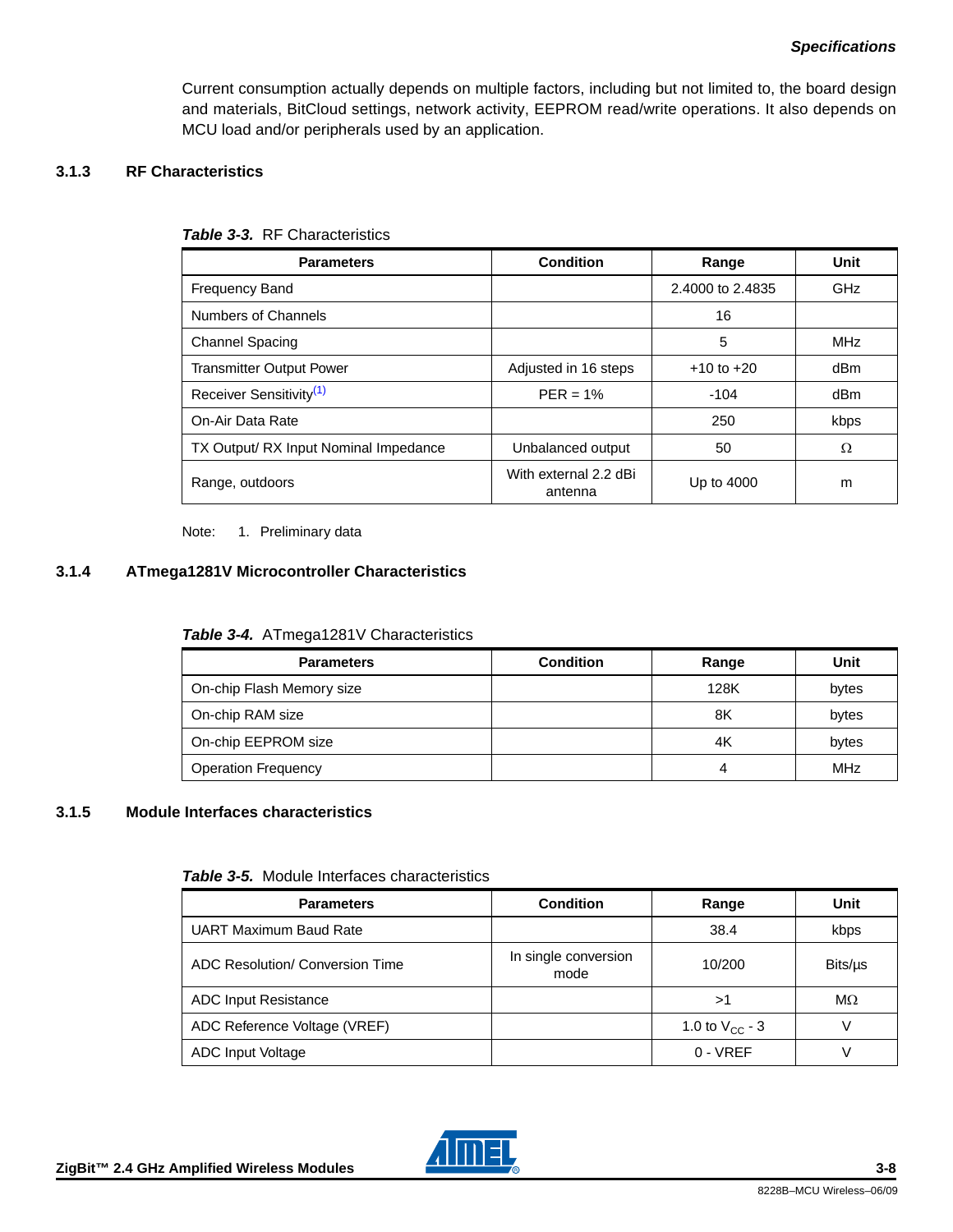*Table 3-5.* Module Interfaces characteristics

| <b>Parameters</b>                     | <b>Condition</b> | Range   | Unit |
|---------------------------------------|------------------|---------|------|
| I <sup>2</sup> C Maximum Clock        |                  | 222     | kHz  |
| GPIO Output Voltage (High/Low)        | $-10/5$ mA       | 2.3/0.5 |      |
| <b>Real Time Oscillator Frequency</b> |                  | 32.768  | kHz  |

### <span id="page-11-0"></span>**3.2 Physical/Environmental Characteristics and Outline**

| <b>Parameters</b>                        | Value                              | <b>Comments</b>                                               |
|------------------------------------------|------------------------------------|---------------------------------------------------------------|
| Size                                     | $38.0 \times 13.5 \times 2.0$ mm   | ATZB-A24-UFL/U0                                               |
| Operating Temperature Range              | -20 $\degree$ C to +70 $\degree$ C | -40 $\degree$ C to +85 $\degree$ C operational <sup>(1)</sup> |
| <b>Operating Relative Humidity Range</b> | no more than 80%                   |                                                               |

<span id="page-11-1"></span>Note: 1. Minor degration of clock stability may occur.



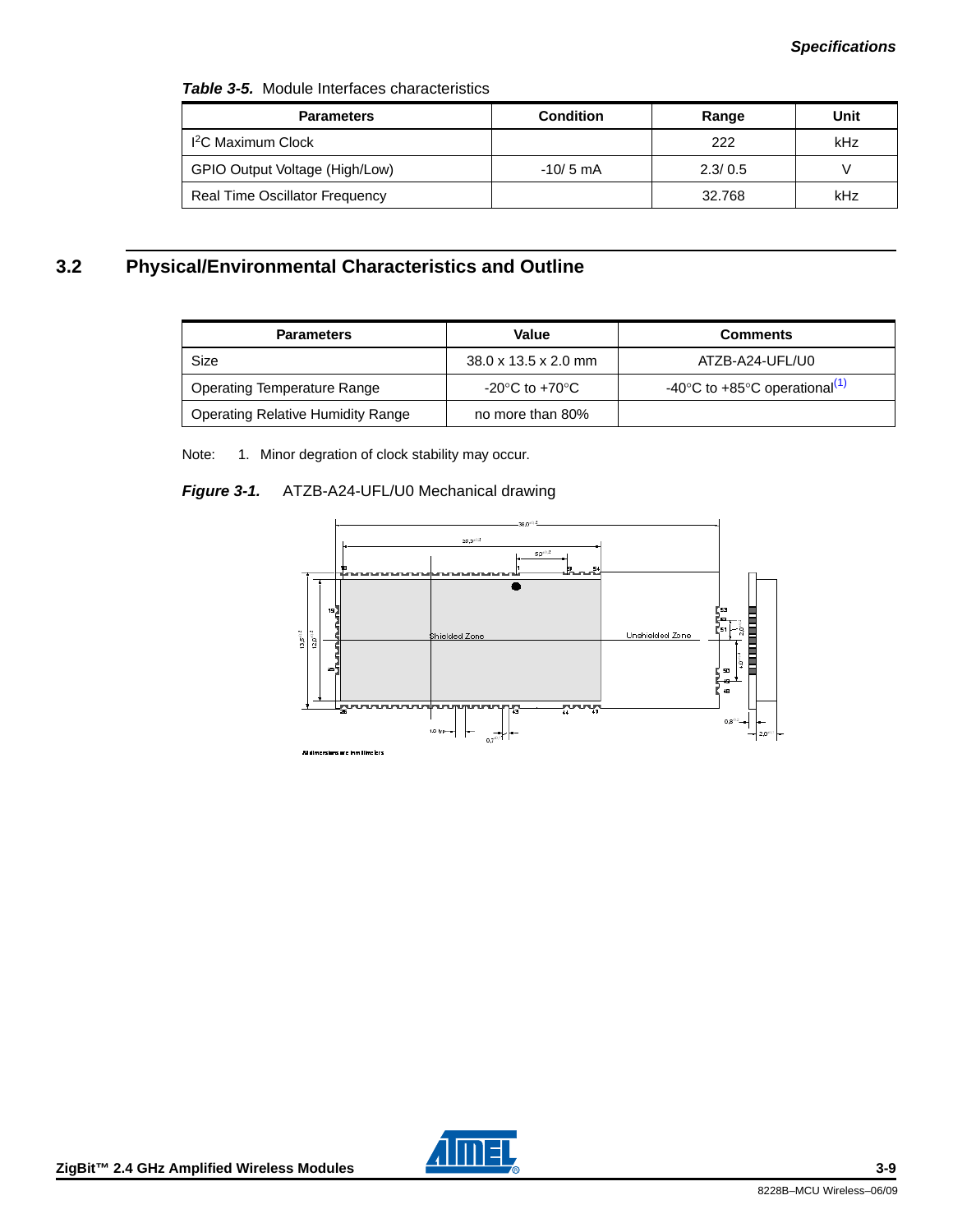### <span id="page-12-0"></span>**3.3 Pin Configuration**





*Figure 3-3.* ATZB-A24-U0 Pinout



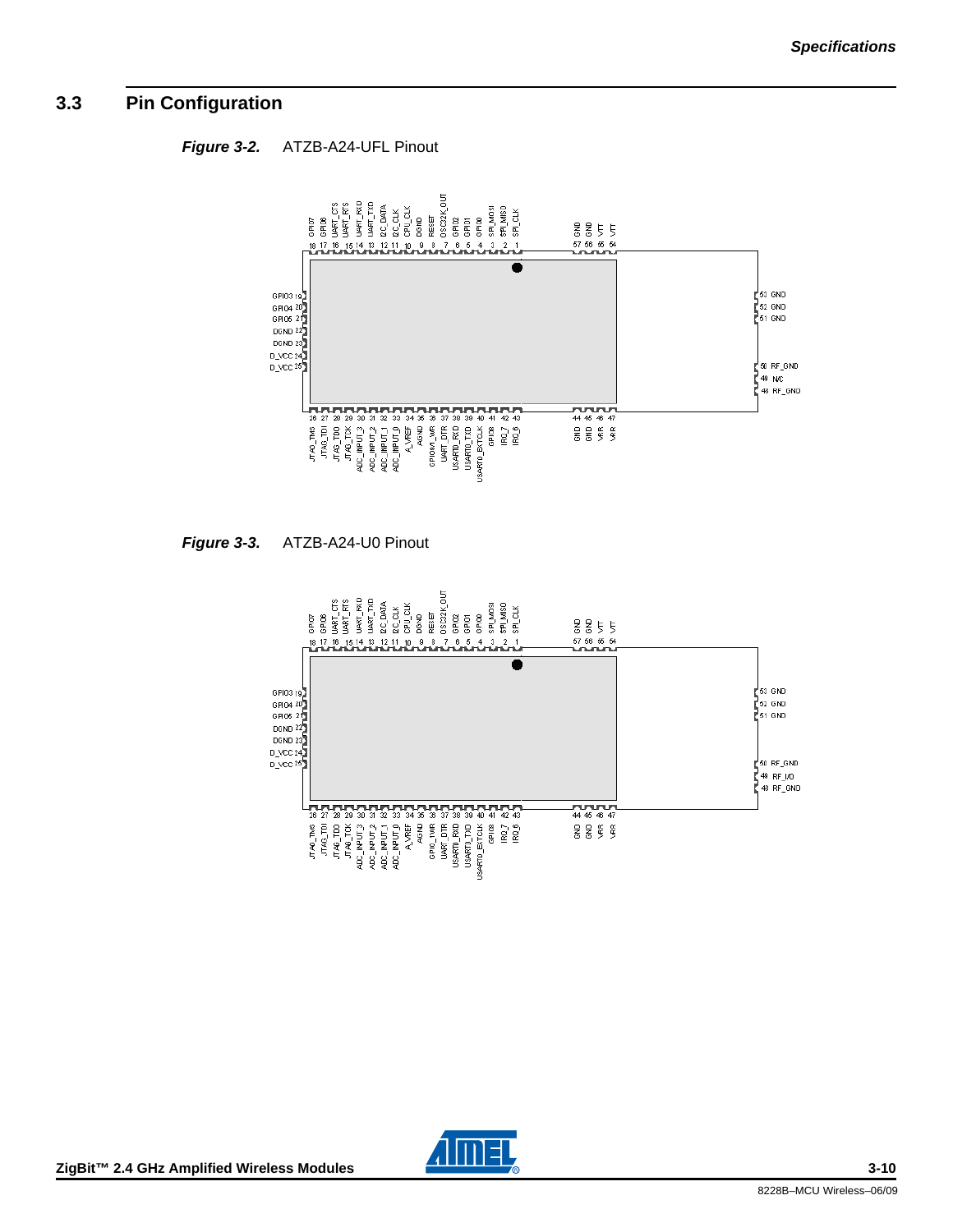*Table 3-6.* Pin descriptions

| <b>Connector</b><br><b>Pin</b> | <b>Pin Name</b>   | <b>Description</b>                                                                                                                                                                       | <b>VO</b>    | <b>Default</b><br><b>State after</b><br>Power on |
|--------------------------------|-------------------|------------------------------------------------------------------------------------------------------------------------------------------------------------------------------------------|--------------|--------------------------------------------------|
| 1                              | SPI_CLK           | Reserved for stack operation <sup>(4)</sup>                                                                                                                                              |              |                                                  |
| $\overline{2}$                 | SPI_MISO          | Reserved for stack operation <sup>(4)</sup>                                                                                                                                              | I/O          |                                                  |
| 3                              | SPI_MOSI          | Reserved for stack operation <sup>(4)</sup>                                                                                                                                              | I/O          |                                                  |
| 4                              | GPIO0             | General Purpose digital Input/Output 0 <sup>(2)(3)(4)(7)</sup>                                                                                                                           | I/O          | tri-state                                        |
| 5                              | GPIO1             | General Purpose digital Input/Output 1 <sup>(2)(3)(4)(7)</sup>                                                                                                                           | I/O          | tri-state                                        |
| 6                              | GPIO <sub>2</sub> | General Purpose digital Input/Output 2 <sup>(2)(3)(4)(7)</sup>                                                                                                                           | I/O          | tri-state                                        |
| $\overline{7}$                 | OSC32K_OUT        | 32.768 kHz clock output $(4)(5)$                                                                                                                                                         | O            |                                                  |
| 8                              | <b>RESET</b>      | Reset input (active low) $(4)$                                                                                                                                                           |              |                                                  |
| 9,22,23                        | <b>DGND</b>       | <b>Digital Ground</b>                                                                                                                                                                    |              |                                                  |
| 10                             | CPU_CLK           | RF clock output. When module is in active state, 4<br>MHz signal is present on this line. While module is<br>in the sleeping state, clock generation is also<br>stopped $\binom{4}{1}$ . | O            |                                                  |
| 11                             | I2C_CLK           | $l^2C$ Serial clock output <sup>(2)(3)(4)(7)</sup>                                                                                                                                       | O            | tri-state                                        |
| 12                             | I2C_DATA          | l <sup>2</sup> C Serial data input/output <sup>(2)(3)(4)(7)</sup>                                                                                                                        | 1/O          | tri-state                                        |
| 13                             | UART_TXD          | UART receive input $(1)(2)(3)(4)(7)$                                                                                                                                                     |              | tri-state                                        |
| 14                             | UART_RXD          | UART transmit output <sup>(1)(2)(3)(4)(7)</sup>                                                                                                                                          | O            | tri-state                                        |
| 15                             | UART_RTS          | RTS input (Request to send) for UART hardware<br>flow control. Active $low^{(2)(3)(4)(7)}$                                                                                               | L            | tri-state                                        |
| 16                             | UART_CTS          | CTS output (Clear to send) for UART hardware<br>flow control. Active $low^{(2)(3)(4)(7)(8)}$                                                                                             | O            | tri-state                                        |
| 17                             | GPIO6             | General Purpose digital Input/Output 6 <sup>(2)(3)(4)(7)</sup>                                                                                                                           | I/O          | tri-state                                        |
| 18                             | GPIO7             | General Purpose digital Input/Output 7 <sup>(2)(3)(4)(7)</sup>                                                                                                                           | I/O          | tri-state                                        |
| 19                             | GPIO <sub>3</sub> | General Purpose digital Input/Output 3 <sup>(2)(3)(4)(7)</sup>                                                                                                                           | 1/O          | tri-state                                        |
| 20                             | GPIO4             | General Purpose digital Input/Output 4 <sup>(2)(3)(4)(7)</sup>                                                                                                                           | I/O          | tri-state                                        |
| 21                             | GPIO <sub>5</sub> | General Purpose digital Input/Output 5 <sup>(2)(3)(4)(7)</sup>                                                                                                                           | I/O          | tri-state                                        |
| 24,25                          | D_VCC             | Digital Supply Voltage $(V_{CC})^{(9)}$                                                                                                                                                  |              |                                                  |
| 26                             | JTAG_TMS          | JTAG Test Mode Select <sup>(2)(3)(4)(6)</sup>                                                                                                                                            | I            |                                                  |
| 27                             | JTAG_TDI          | JTAG Test Data Input <sup>(2)(3)(4)(6)</sup>                                                                                                                                             | $\mathbf{I}$ |                                                  |
| 28                             | JTAG_TDO          | JTAG Test Data Output <sup>(2)(3)(4)(6)</sup>                                                                                                                                            | O            |                                                  |
| 29                             | JTAG_TCK          | JTAG Test Clock <sup>(2)(3)(4)(6)</sup>                                                                                                                                                  | I            |                                                  |
| 30                             | ADC_INPUT_3       | ADC Input Channel 3 <sup>(2)(3)(7)</sup>                                                                                                                                                 | I            | tri-state                                        |
| 31                             | ADC_INPUT_2       | ADC Input Channel 2 <sup>(2)(3)(7)</sup>                                                                                                                                                 | I            | tri-state                                        |
| 32                             | ADC_INPUT_1       | ADC Input Channel 1 <sup>(2)(3)(7)</sup>                                                                                                                                                 |              | tri-state                                        |
| 33                             | <b>BAT</b>        | ADC Input Channel 0, used for battery level<br>measurement. This pin equals $V_{CC}/3$ . $(2)(3)(7)$                                                                                     |              | tri-state                                        |
| 34                             | A_VREF            | Input/Output reference voltage for ADC                                                                                                                                                   | I/O          | tri-state                                        |

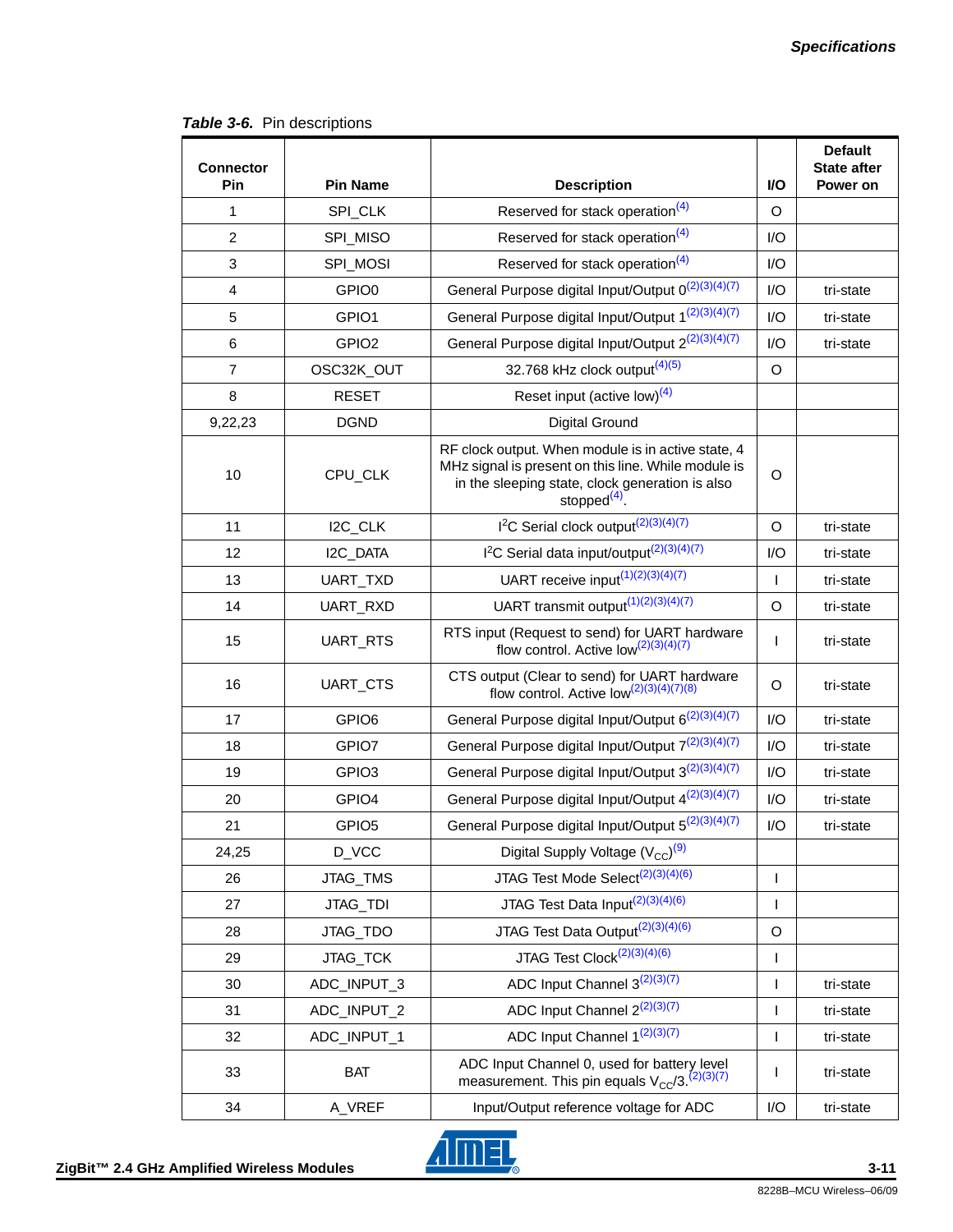*Table 3-6.* Pin descriptions

| <b>Connector</b>            |                   |                                                                                      |           | <b>Default</b><br><b>State after</b> |
|-----------------------------|-------------------|--------------------------------------------------------------------------------------|-----------|--------------------------------------|
| <b>Pin</b>                  | <b>Pin Name</b>   | <b>Description</b>                                                                   | <b>VO</b> | Power on                             |
| 35                          | <b>AGND</b>       | Analog ground                                                                        |           |                                      |
| 36                          | GPIO9/1 WR        | General Purpose digital input/output 9 /<br>1-wire interface <sup>(2)(3)(4)(7)</sup> | 1/O       |                                      |
| 37                          | UART_DTR          | DTR input (Data Terminal Ready) for UART.<br>Active $low^{(2)(3)(4)(7)}$             |           | tri-state                            |
| 38                          | <b>USARTO RXD</b> | USART/SPI Receive pin <sup>(2)(3)(4)(7)</sup>                                        |           | tri-state                            |
| 39                          | USARTO_TXD        | USART /SPI Transmit pin <sup>(2)(3)(4)(7)</sup>                                      | O         | tri-state                            |
| 40                          | USART0_EXTCLK     | USART/SPI External Clock <sup>(2)(3)(4)(7)(11)</sup>                                 | 1/O       | tri-state                            |
| 41                          | GPIO <sub>8</sub> | General Purpose Digital Input/Output                                                 | 1/O       | tri-state                            |
| 42                          | IRQ_7             | Digital Input Interrupt request $7^{(2)(3)(4)(7)}$                                   |           | tri-state                            |
| 43                          | IRQ <sub>6</sub>  | Digital Input Interrupt request 6 <sup>(2)(3)(4)(7)</sup>                            |           | tri-state                            |
| 44, 45, 51, 52,<br>53,56,57 | <b>DGND</b>       | Digital ground                                                                       |           |                                      |
| 46,47                       | <b>VRR</b>        | Receiver supply voltage <sup>(9)</sup>                                               |           |                                      |
| 48,50                       | <b>RF GND</b>     | RF Analog Ground <sup>(2)(3)(4)(7)</sup>                                             |           |                                      |
| 49                          | RFP_IO            | Differential RF Input/Output <sup>(10)</sup>                                         | 1/O       |                                      |
| 54,55                       | <b>VTT</b>        | Transmitter supply voltage <sup>(9)</sup>                                            |           |                                      |

<span id="page-14-6"></span><span id="page-14-1"></span>Notes: 1. The UART\_TXD pin is intended for input (i.e. its designation as "TXD" implies some complex system containing ZigBit Amp as its RF terminal unit), while UART\_RXD pin, vice versa is for output.

- 2. Most of pins can be configured for general purpose I/O or for some alternate functions as described in details in the ATmega1281V Datasheet [3].
- <span id="page-14-2"></span>3. GPIO pins can be programmed either for output, or for input with/without pull-up resistors. Output pin drivers are strong enough to drive LED displays directly (refer to figures on pages 387-388, [3]).
- <span id="page-14-0"></span>4. All digital pins are provided with protection diodes to D\_VCC and DGND
- <span id="page-14-4"></span>5. It is strongly recommended to avoid assigning an alternate function for OSC32K\_OUT pin because it is used by BitCloud. However, this signal can be used if another peripheral or host processor requires 32.768 kHz clock, otherwise this pin can be disconnected.
- <span id="page-14-5"></span>6. Normally, JTAG\_TMS, JTAG\_TDI, JTAG\_TDO, JTAG\_TCK pins are used for on-chip debugging and flash burning. They can be used for A/D conversion if JTAGEN fuse is disabled.
- <span id="page-14-3"></span>7. The following pins can be configured with the BitCloud software to be general-purpose I/O lines: GPIO1, GPIO2, GPIO3, GPIO4, GPIO5, GPIO6, GPIO7, GPIO8, GPIO\_1WR, I2C\_CLK, I2C\_DATA, UART\_TXD, UART\_RXD, UART\_RTS, UART\_CTS, ADC\_INPUT\_3, ADC\_INPUT\_2, ADC\_INPUT\_1, BAT, UART\_DTR, USART0\_RXD, USART0\_TXD, USART0\_EXTCLK, IRQ\_7, IRQ\_6. Additionally, four JTAG lines can be programmed with software as GPIO as well, but this requires changing the fuse bits and will disable JTAG debugging.
- <span id="page-14-7"></span>8. With BitCloud, CTS pin can be configured to indicate sleep/active condition of the module thus providing mechanism for power management of host processor. If this function is necessary, connection of this pin to external pull-down resistor is recommended to prevent the undesirable transients during module reset process.

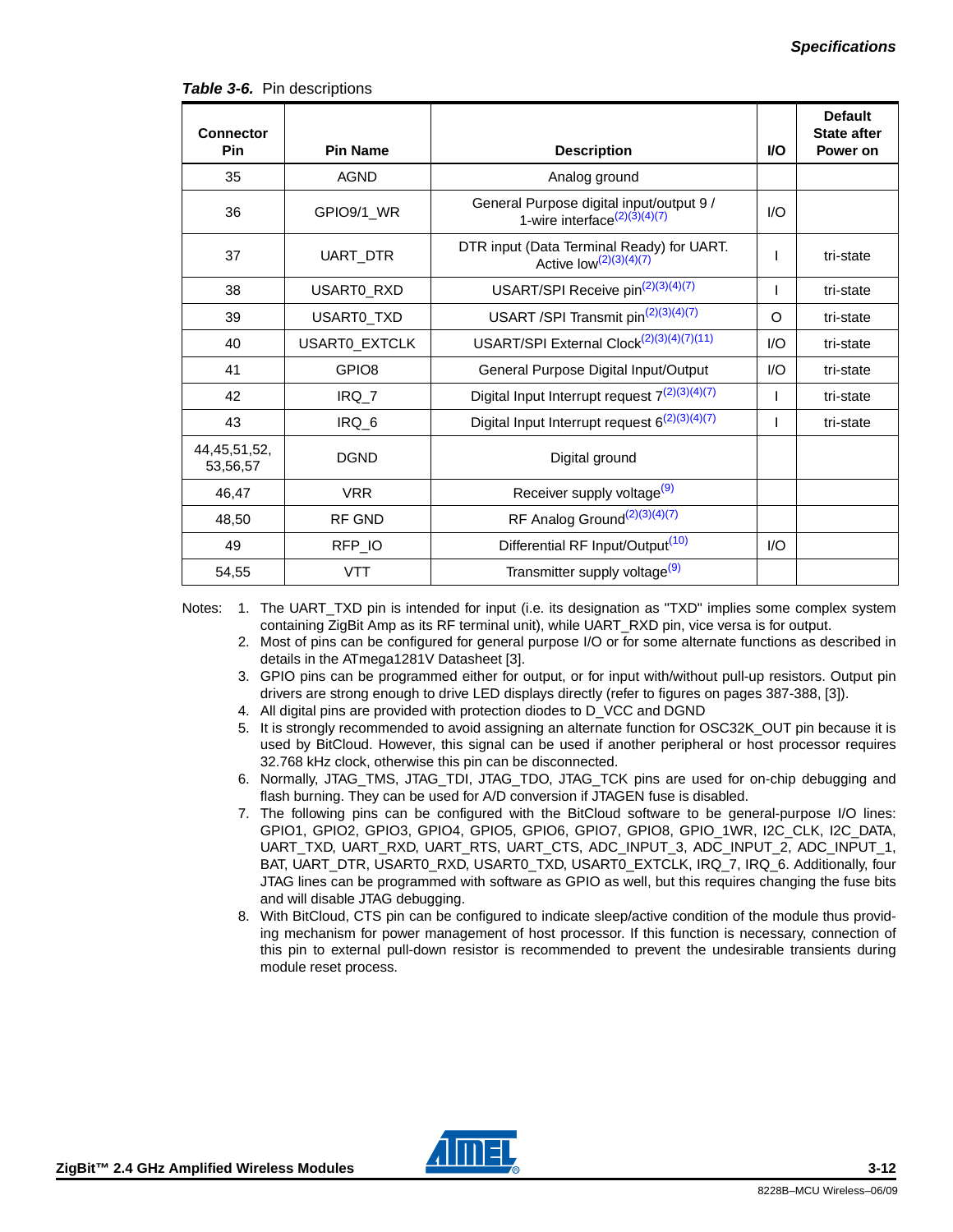<span id="page-15-0"></span>9. Using ferrite bead and 1 µF capacitor located closely to the power supply pin is recommended, as shown below.



<span id="page-15-1"></span>10. Pins 48, 49 and 50 are featured for ATZB-A24-U0 module only.



<span id="page-15-2"></span>11. In SPI mode, USART0\_EXTCLK is output. In USART mode, this pin can be configured as either input or output pin.

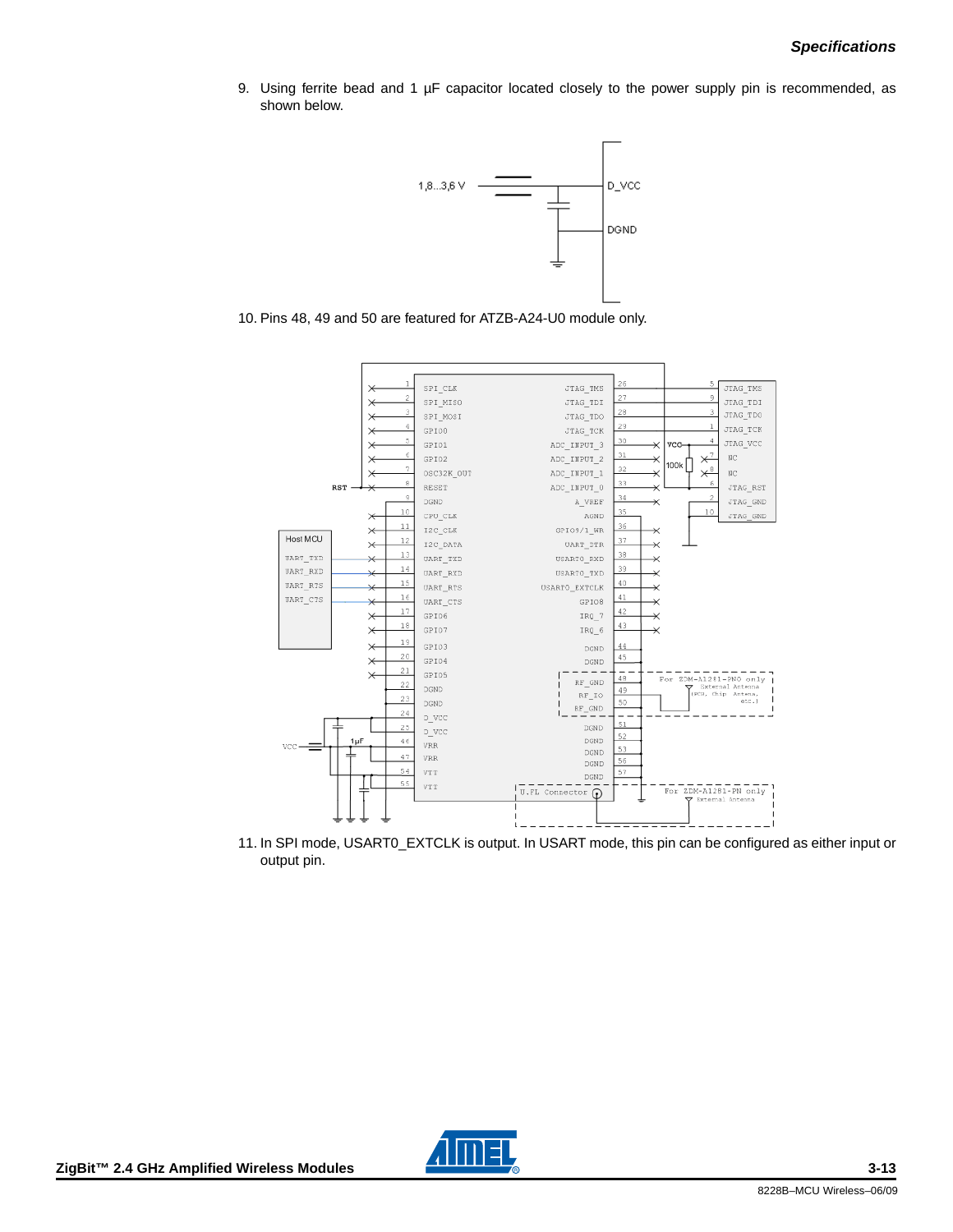#### <span id="page-16-0"></span>**3.4 Mounting Information**

The below diagrams show the PCB layout recommended for ZigBit Amp module. Neither via-holes nor wires are allowed on the PCB upper layer in area occupied by the module. As a critical requirement, RF\_GND pins should be grounded via several holes to be located right next to pins thus minimizing inductance and preventing both mismatch and losses.



*Figure 3-4.* ATZB-A24-UFL/U0 PCB Recommended Layout, Top View

### <span id="page-16-1"></span>**3.5 Soldering Profile**

The J-STD-020C-compliant soldering profile is recommended according to [Table 3-7.](#page-16-2)

| ິ່                                                   |                     |
|------------------------------------------------------|---------------------|
| <b>Profile Feature</b>                               | Green package       |
| Average ramp-up rate $(217^{\circ}C)$ to peak)       | $3^{\circ}$ C/s max |
| Preheat tempearture $175^{\circ}$ C ± 25°C           | 180s max            |
| Temperature maintained above 217°C                   | 60s to 150s         |
| Time within $5^{\circ}$ C of actual peak temperature | $20s$ to $40s$      |
| Peak temperature range                               | $260^{\circ}$ C     |
| Ramp-down rate                                       | $6^{\circ}$ C/s max |
| Time within $25^{\circ}$ C to peak temperature       | 8 minuts max        |
|                                                      |                     |

<span id="page-16-2"></span>**Table 3-7.** Soldering profile<sup>[\(1\)](#page-16-3)</sup>

<span id="page-16-3"></span>Note: 1. The package is backward compatible with PB/Sn soldering profile.

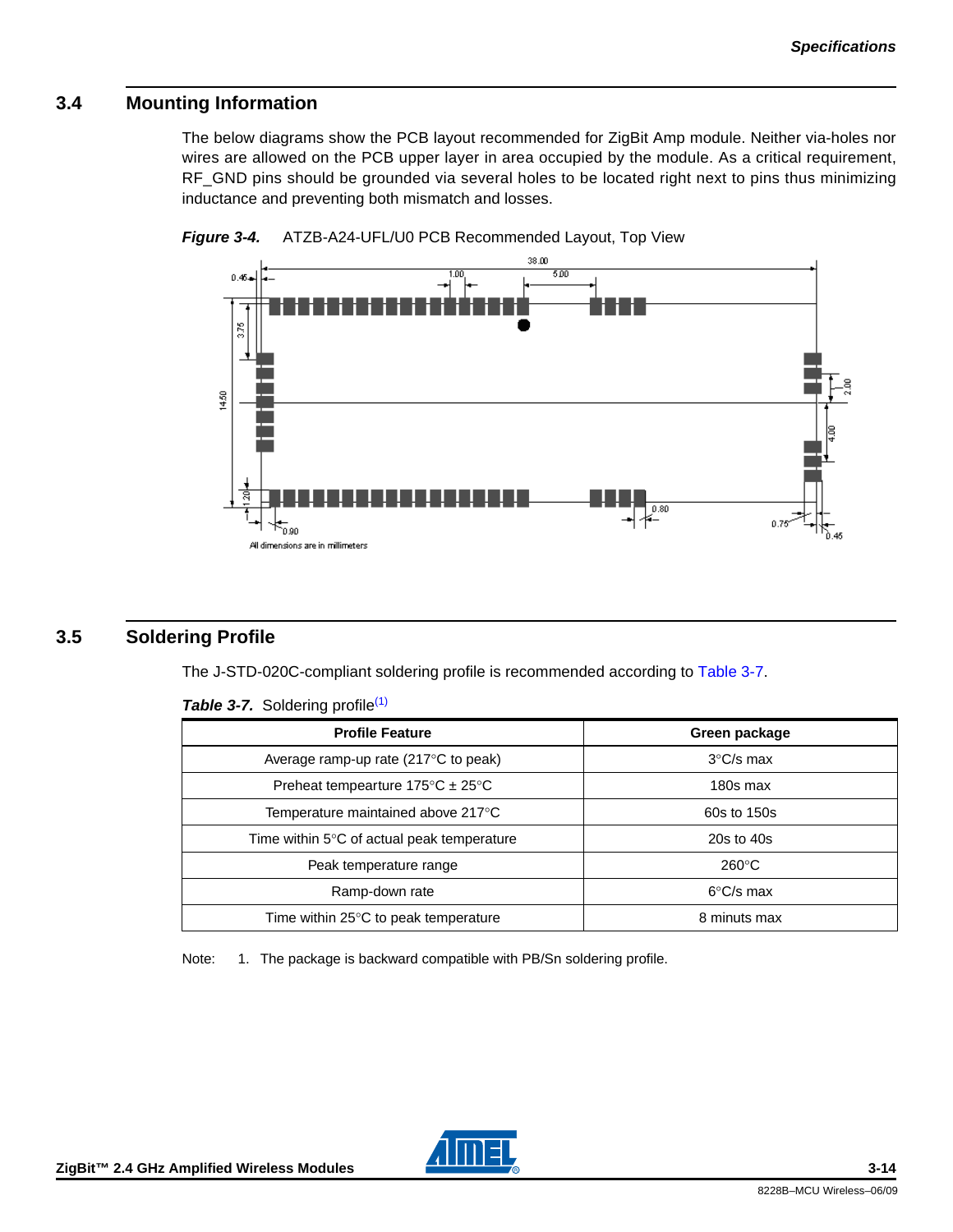#### <span id="page-17-0"></span>**3.6 Antenna Reference Design**

Multiple factors affect proper antenna match, hence, affecting the antenna pattern. The particular factors are the board material and thickness, shields, the material used for enclosure, the board neighborhood, and other components adjacent to antenna.

#### **General Recommendations:**

- Metal enclosure should not be used. Using low profile enclosure might also affect antenna tuning.
- Placing high profile components next to antenna should be avoided.
- Having holes punched around the periphery of the board eliminates parasitic radiation from the board edges also distorting antenna pattern.
- ZigBit Amp module should not be placed next to consumer electronics which might interfere with ZigBit Amp's RF frequency band.

The board design should prevent propagation of microwave field inside the board material. Electromagnetic waves of high frequency may penetrate the board thus making the edges of the board radiate, which may distort the antenna pattern. To eliminate this effect, metalized and grounded holes must be placed around the board's edges.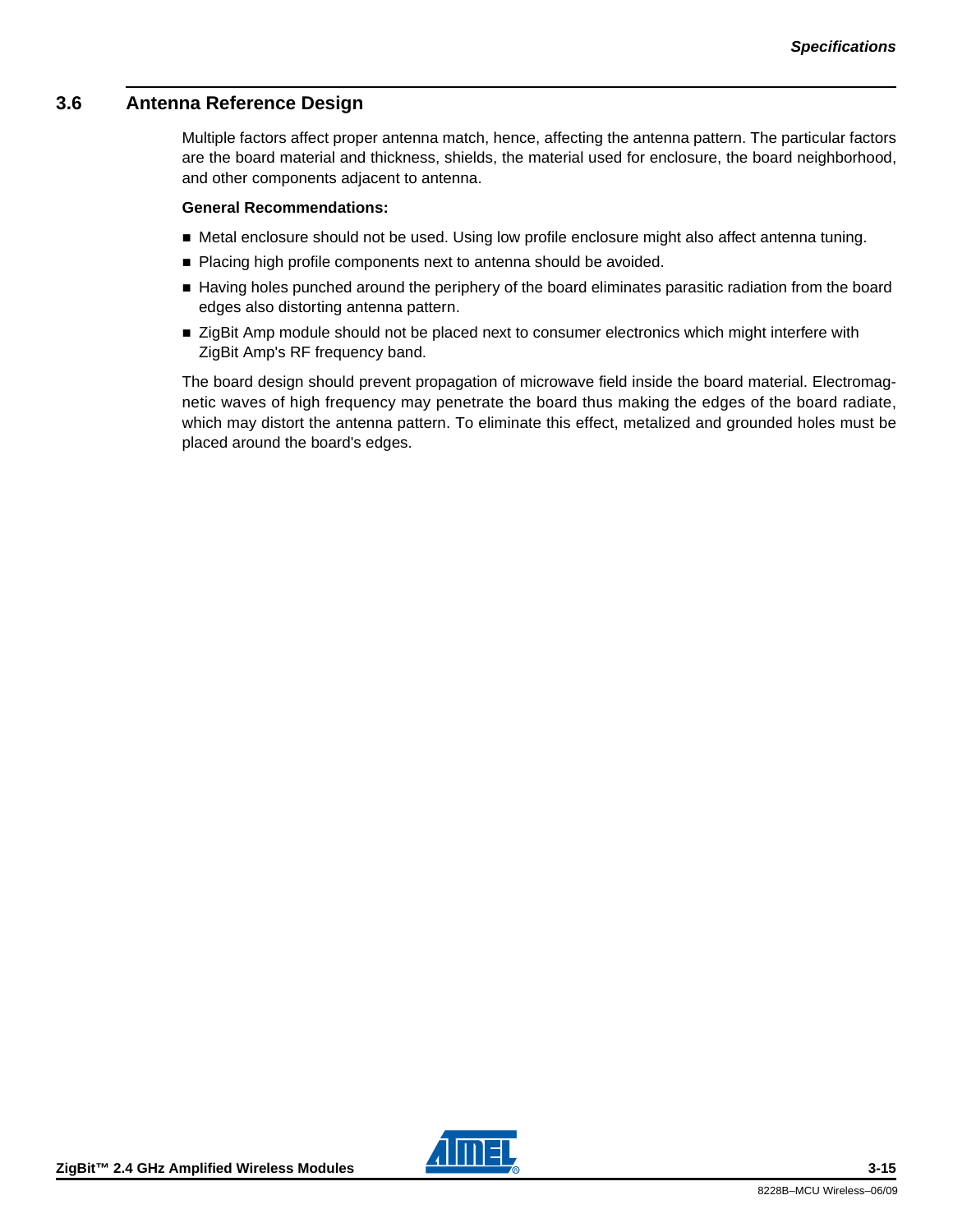<span id="page-18-0"></span>

# **Section 4**

# **Ordering Information**

### <span id="page-18-1"></span>**4.1 Ordering Information**

| <b>Part Number</b> | <b>Description</b>                                                                    |
|--------------------|---------------------------------------------------------------------------------------|
| ATZB-A24-UFLR      | 2.4 GHz IEEE802.15.4/ZigBee Power Amplified OEM Module with U.FL Antenna<br>Connector |
| ATZB-A24-U0R       | 2.4 GHz IEEE802.15.4/ZigBee Power Amplified OEM Module with Unbalanced RF output      |
|                    |                                                                                       |

Note: Tape&Reel quantity: 200